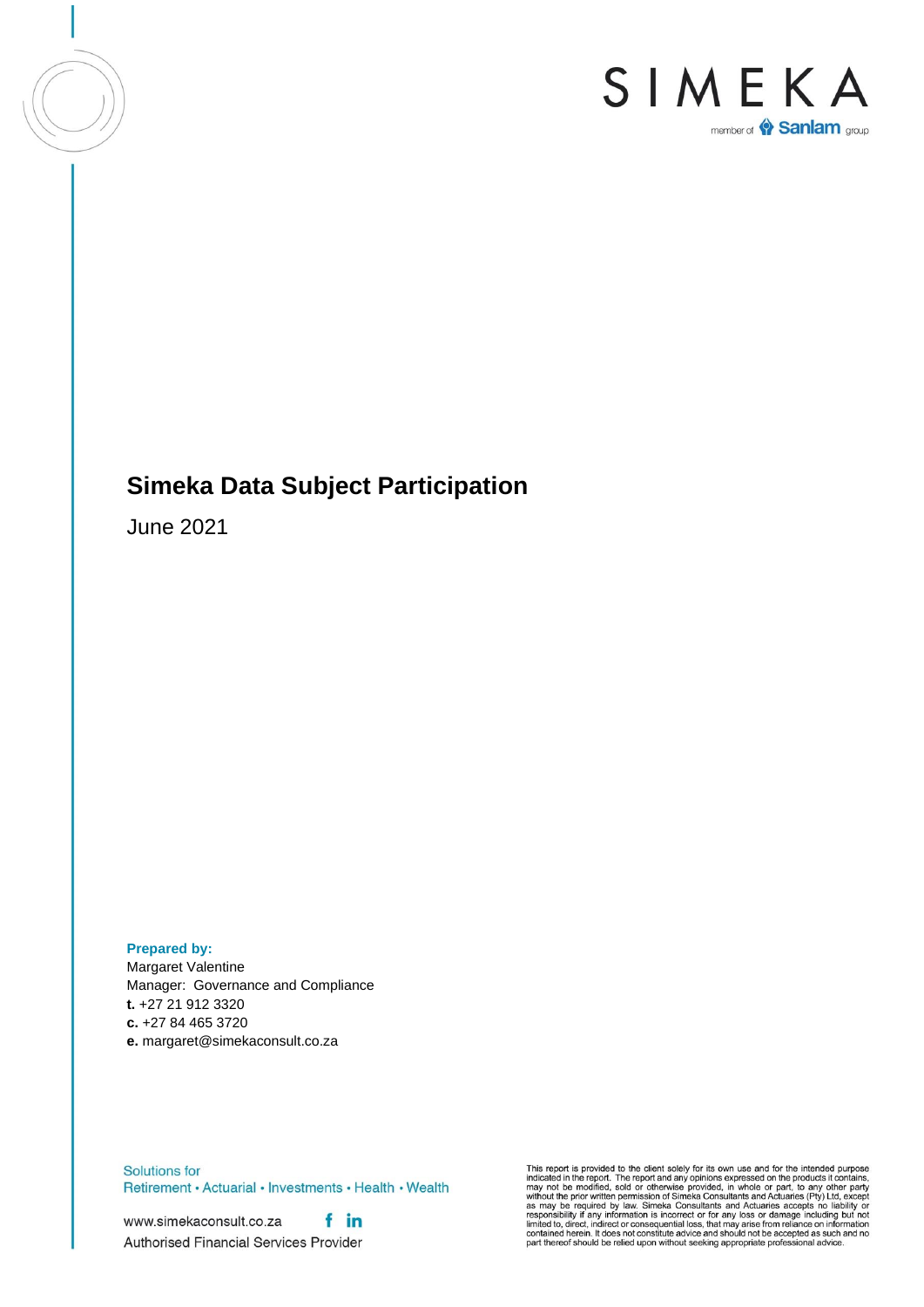### Table of **Contents**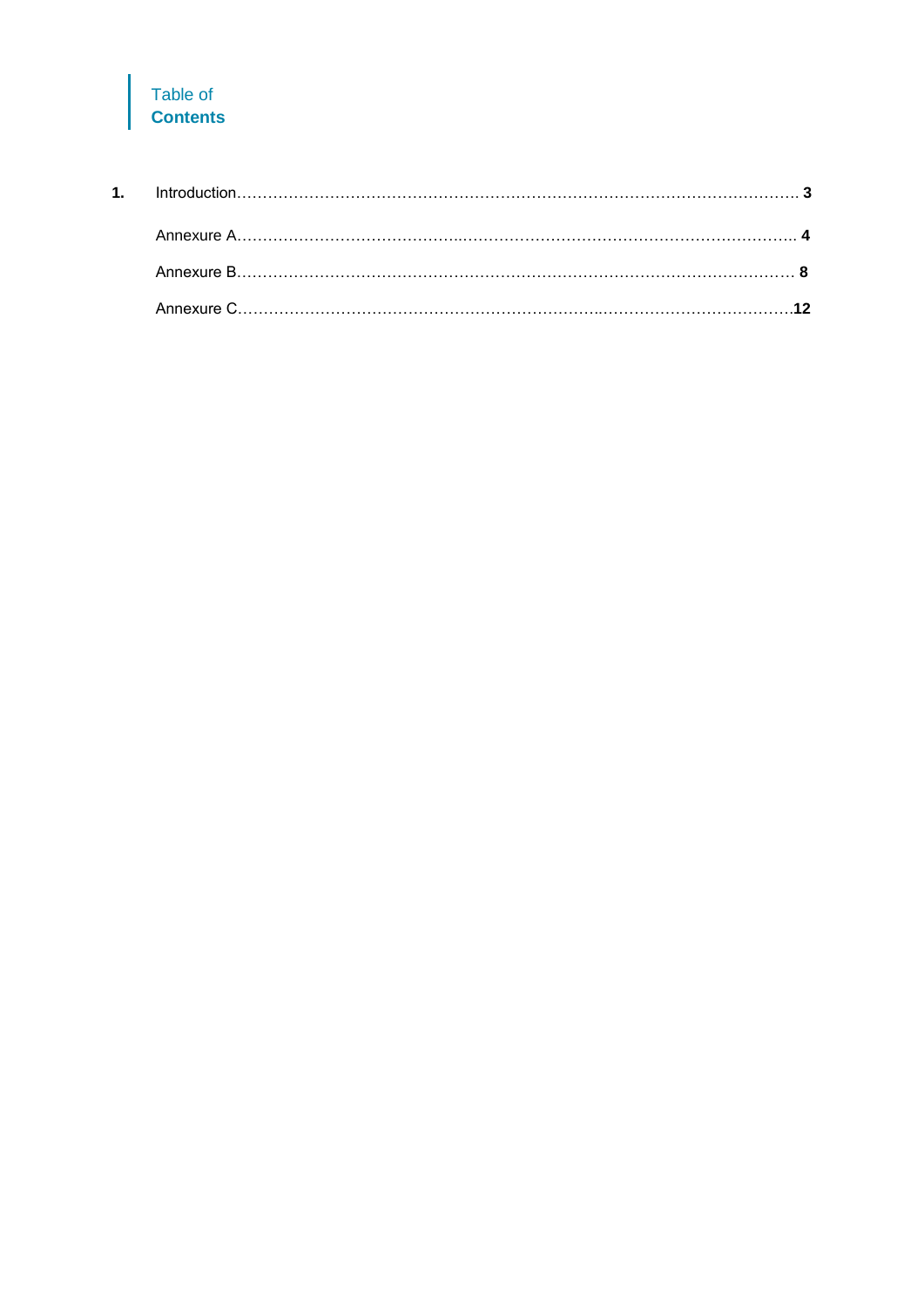#### **1. Introduction**

Simeka adopted the Sanlam Corporate (SC) Data Subject Participation (DSP) Process and background information (Annexure A).

#### **1.1 Form 1: Objection to the processing of PI**

Annexure B

**1.2 Form 2: Request for correction or deletion of PI or destroying or deletion of record of PI**

Annexure C

**1.3 PAIA Form C: Request for access to record of a private body**

Annexure D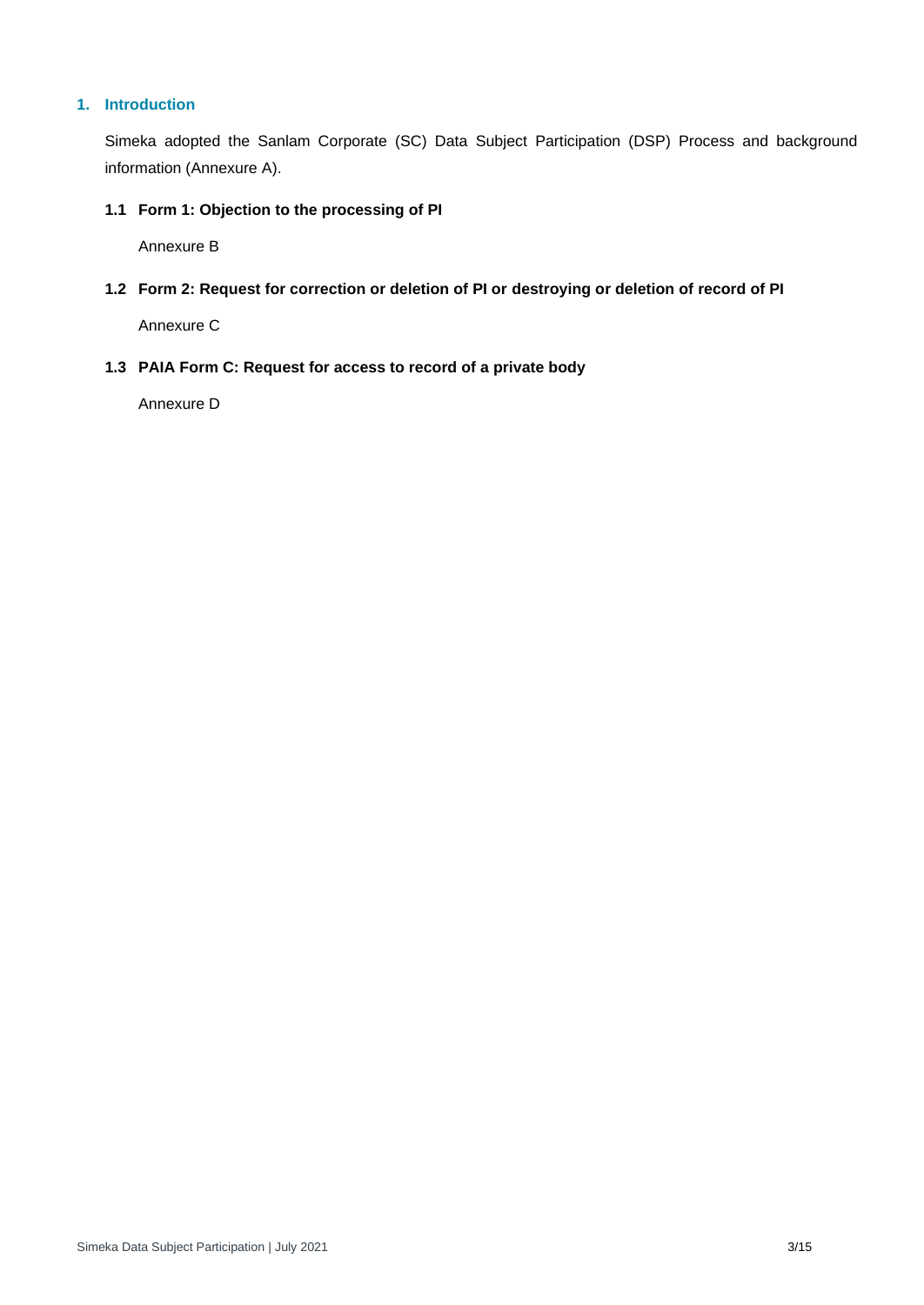

## **SANLAM CORPORATE** POPIA - DATA SUBJECT PARTICIPATION

Insurance | Financial Planning | Retirement | Investments | Wealth

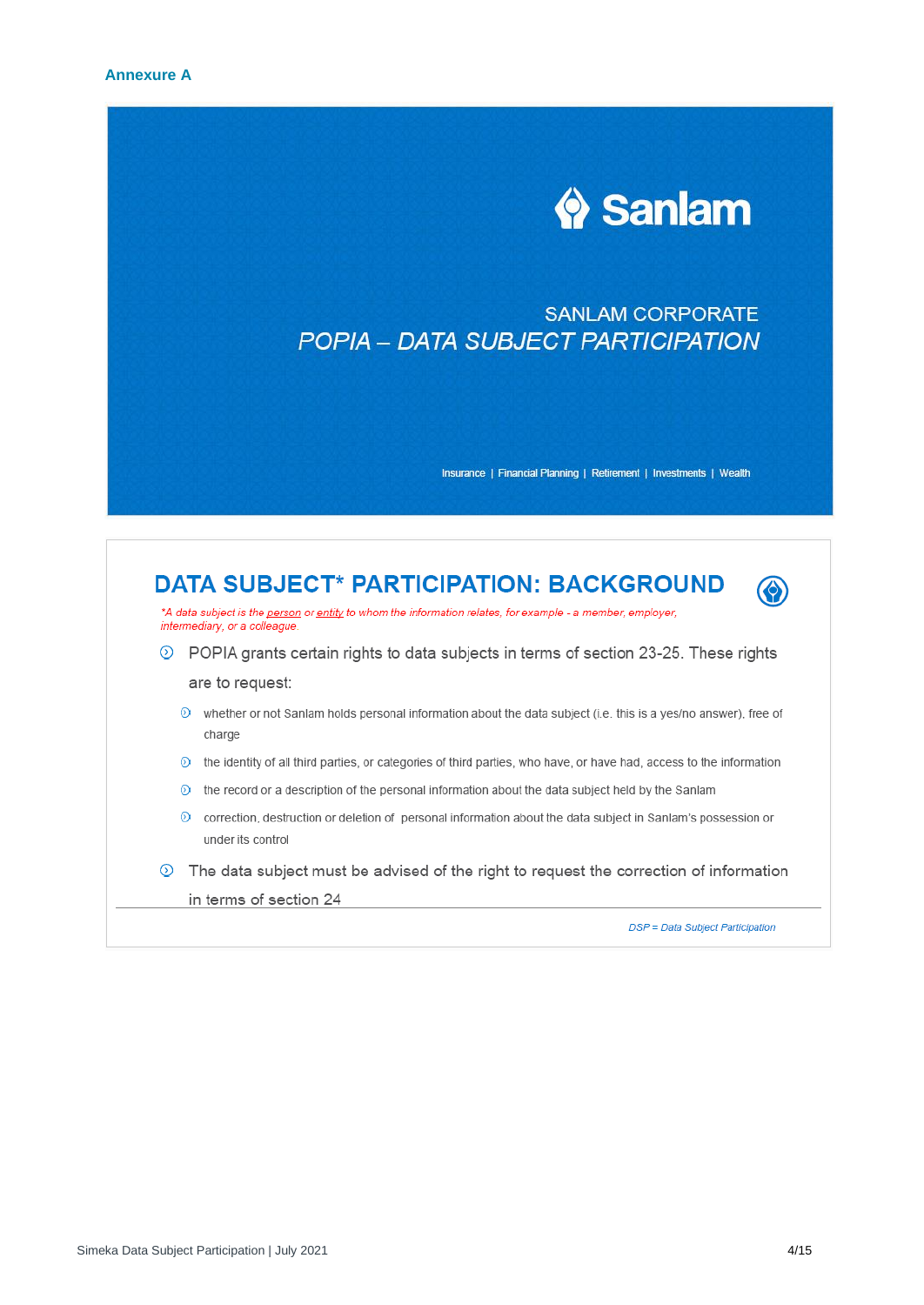## **DATA SUBJECT PARTICIPATION: BACKGROUND**



♦

**The Data Subject submits a request to correct, delete or destroy a record of personal** information, Sanlam must be able to confirm the following, where applicable:

- $\odot$  the information has been corrected:
- $\odot$  the information has been destroyed or deleted;
- O credible evidence has been provided to the data subject's satisfaction in support of the information;
- $\circled{0}$  where agreement cannot be reached and the data subject so requests, take reasonable steps to attach a note to the information, which states that a correction of the information has been requested, but that the correction has not been made
- $\odot$  Where Sanlam is a responsible party, they may or must refuse, as the case may be, to disclose any information requested to which the grounds for refusal of access to records set out in the applicable sections of Chapter 4 of Part 2 and Chapter 4 of Part 3 of the Promotion of Access to Information Act (PAIA) apply.

## **DATA SUBJECT PARTICIPATION: TYPES OF REQUESTS SANLAM MAY RECEIVE**

- 1. Whether personal information is held by Sanlam,
- 2. Detailed request for a report on PI held by specific business units,
- 3. Detailed request on who information is shared with (e.g. third parties),
- 4. Request to update PI,
- 5. Request to delete PI,
- 6. Objection to use of PI, or
- 7. Formal PAIA (Promotion of Access to Information Act) Request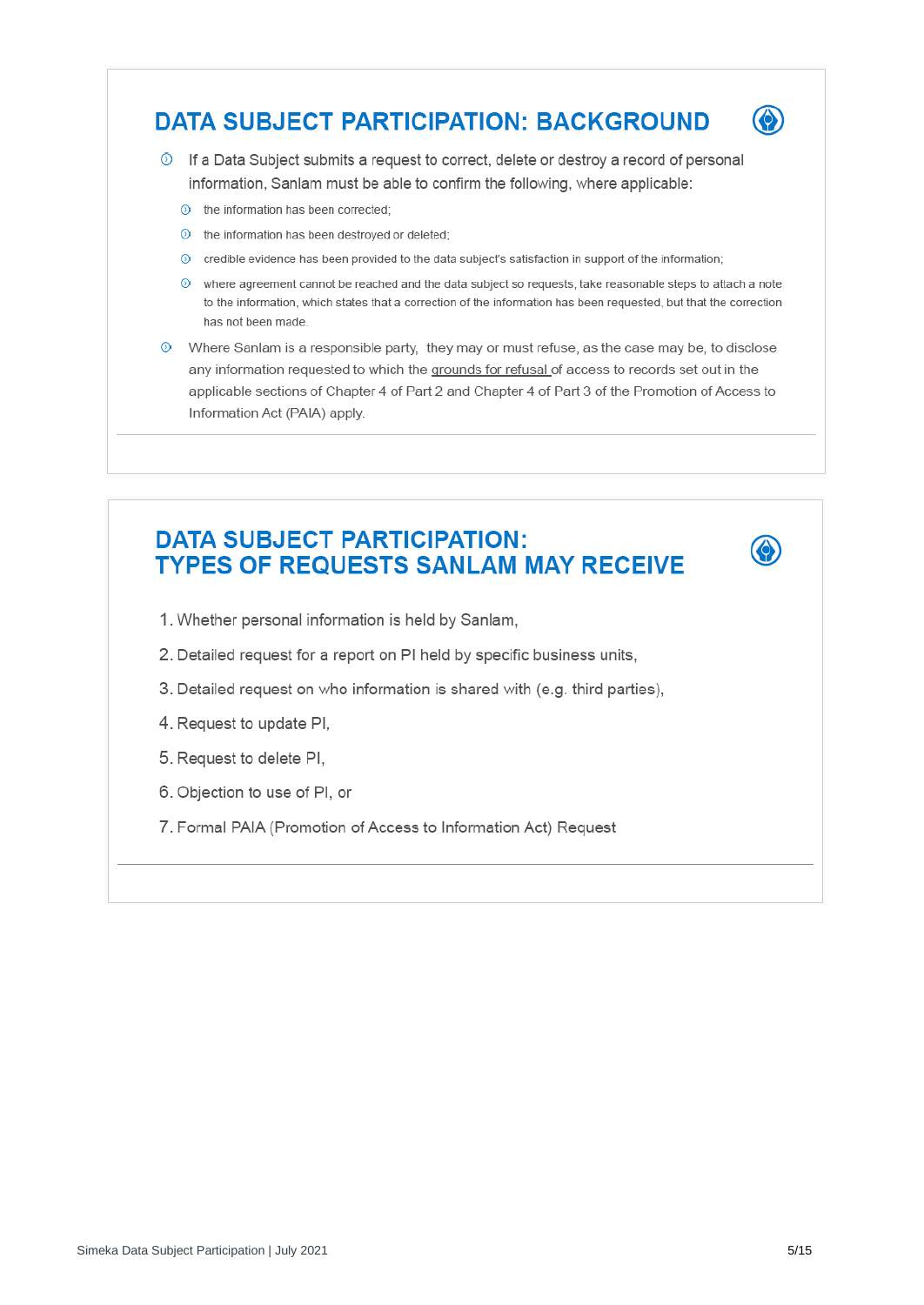## **DATA SUBJECT PARTICIPATION: SANLAM CORPORATE PROCESS**



### Normal BAU process continues unless there is a FORMAL request in terms of POPIA

- Only when there is a specific formal POPIA/PAIA DSP request for additional PI, deletion of PI or  $\odot$ objection for the use of PI will the formal DSP process be followed.
- െ A formal request has broader impact than a normal request for information (i.e. it is not a general request for information).
- A request is considered to be part of the business as usual process until the requestor notes the െ formal nature of the request in terms of POPIA or PAIA or the request spans a wide business area (e.g. What PI is held by the Sanlam Group).
- We do not expect many (if any) of these types of requests, but they should be treated seriously ⊙ when received.
- െ Depending on the request, the applicable form needs to be completed by the requestor and then forwarded to SCPrivacy@sanlam.co.za

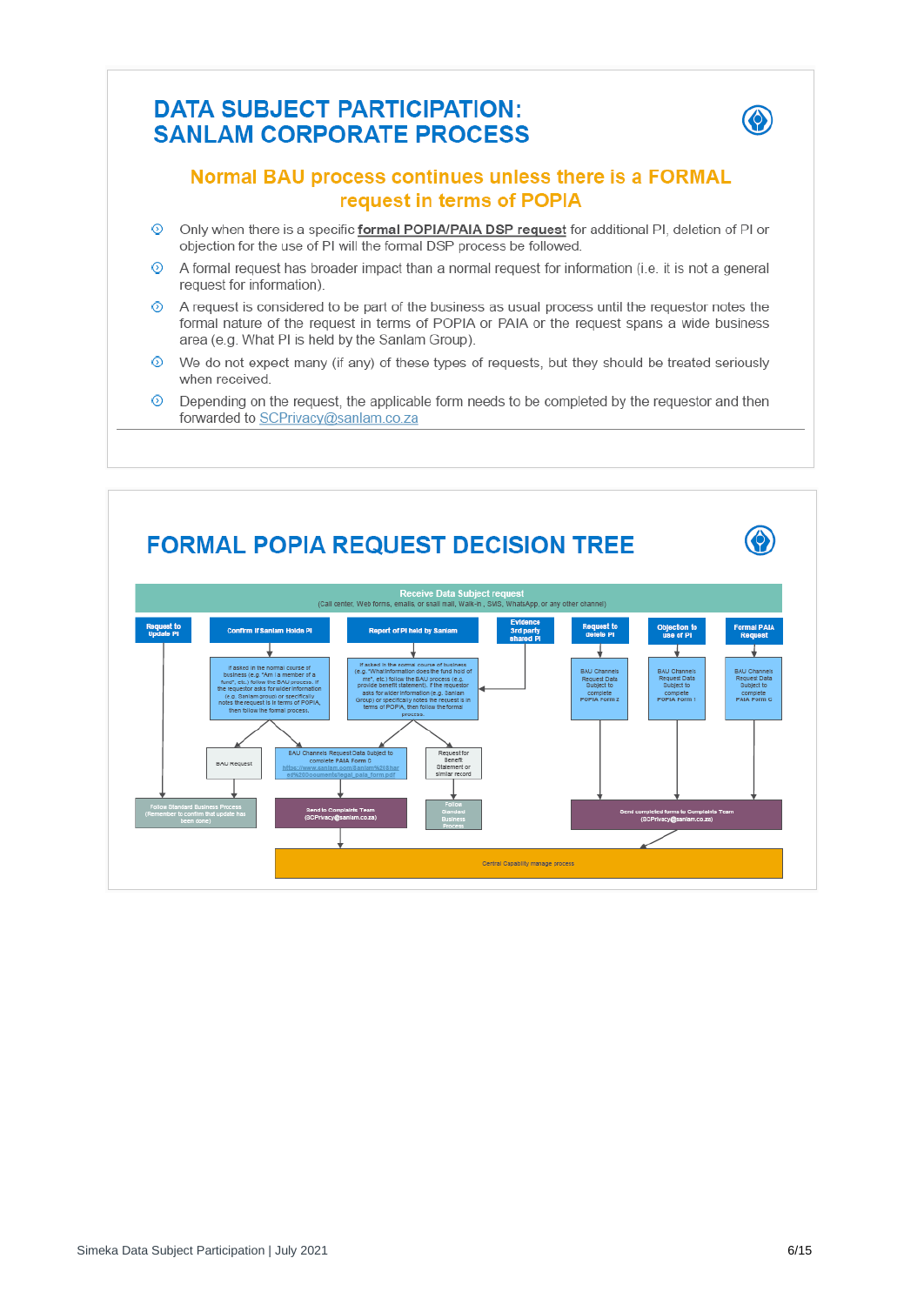## **DATA SUBJECT PARTICIPATION: SANLAM CORPORATE PROCESS**



- **Example DSP Request Forms:** 
	- $\circledcirc$  Form 1 = Objection to the processing of Personal Information
	- **Example 3** Form 2 = Request for correction or deletion of PI or destroying or deletion of record of PI
	- $\odot$  PAIA Form C = Request for access to record of a private body

# POPIA does not change the requirement to confirm the identity of the requestor

(follow normal business process to confirm identity)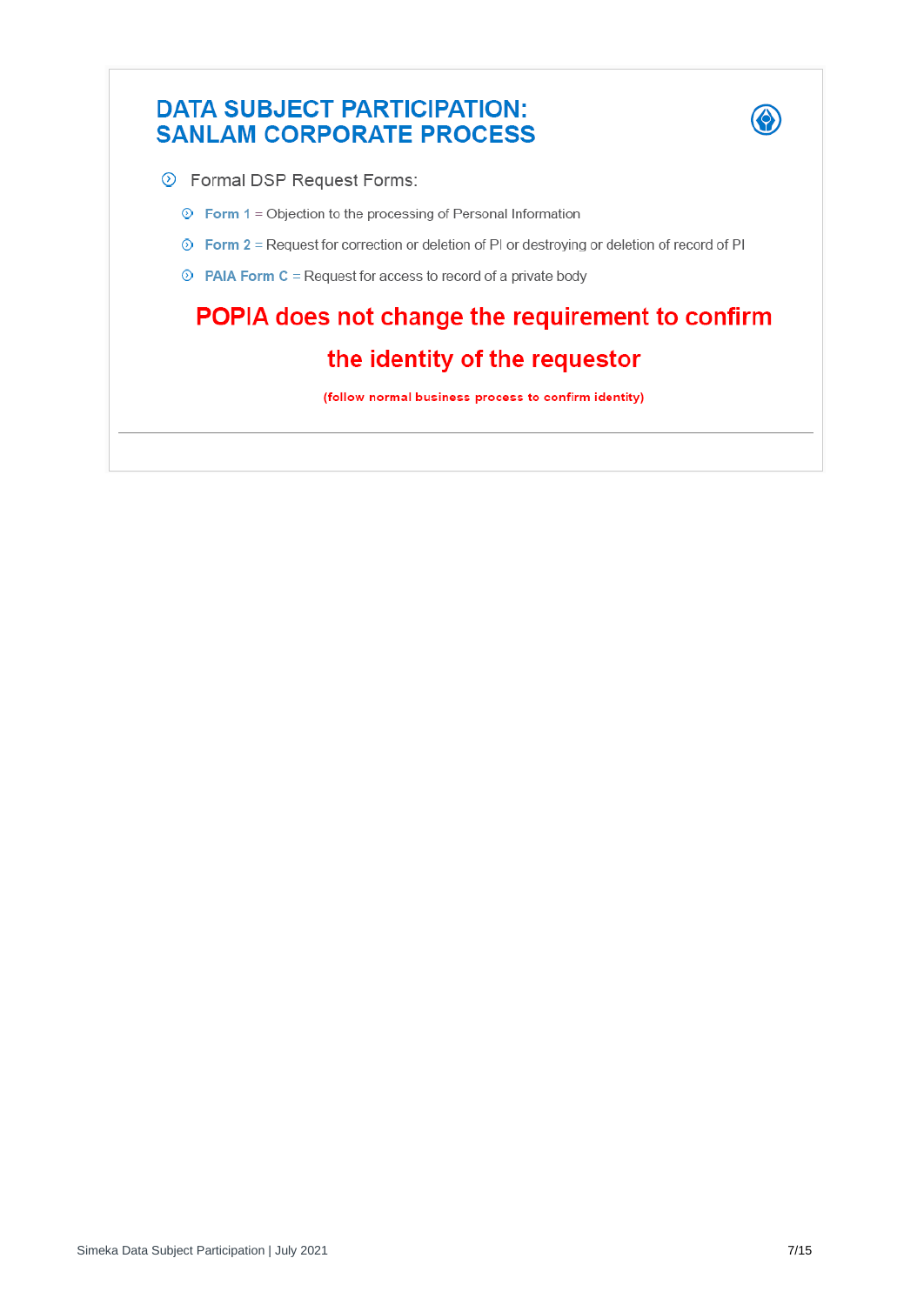### FORM<sub>1</sub>

#### OBJECTION TO THE PROCESSING OF PERSONAL INFORMATION IN TERMS OF SECTION 11(3) OF THE PROTECTION OF PERSONAL INFORMATION ACT, 2013 (ACT NO. 4 OF 2013)

#### REGULATIONS RELATING TO THE PROTECTION OF PERSONAL INFORMATION, 2018 [Regulation 2]

Note:

- $1<sub>1</sub>$ Affidavits or other documentary evidence as applicable in support of the objection may be attached.
- $\overline{2}$ If the space provided for in this Form is inadequate, submit information as an Annexure to this Form and sign each page.
- 3. Complete as is applicable.

| A                                                                   | <b>DETAILS OF DATA SUBJECT</b>                                                                                   |
|---------------------------------------------------------------------|------------------------------------------------------------------------------------------------------------------|
| Name(s) and<br>surname/ registered<br>name of data subject:         |                                                                                                                  |
| Unique Identifier/<br><b>Identity Number</b>                        |                                                                                                                  |
| Residential, postal or<br>business address:                         |                                                                                                                  |
|                                                                     | Code (                                                                                                           |
| Contact number(s):                                                  |                                                                                                                  |
| Fax number / E-mail<br>address:                                     |                                                                                                                  |
| B                                                                   | <b>DETAILS OF RESPONSIBLE PARTY</b>                                                                              |
| Name(s) and<br>surname/ Registered<br>name of responsible<br>party: |                                                                                                                  |
| Residential, postal or<br>business address:                         |                                                                                                                  |
|                                                                     |                                                                                                                  |
|                                                                     | Code (                                                                                                           |
| Contact number(s):                                                  |                                                                                                                  |
| Fax number/ E-mail<br>address:                                      |                                                                                                                  |
| C                                                                   | REASONS FOR OBJECTION IN TERMS OF SECTION 11(1)(d) to (f) (Please<br>provide detailed reasons for the objection) |
|                                                                     |                                                                                                                  |
|                                                                     |                                                                                                                  |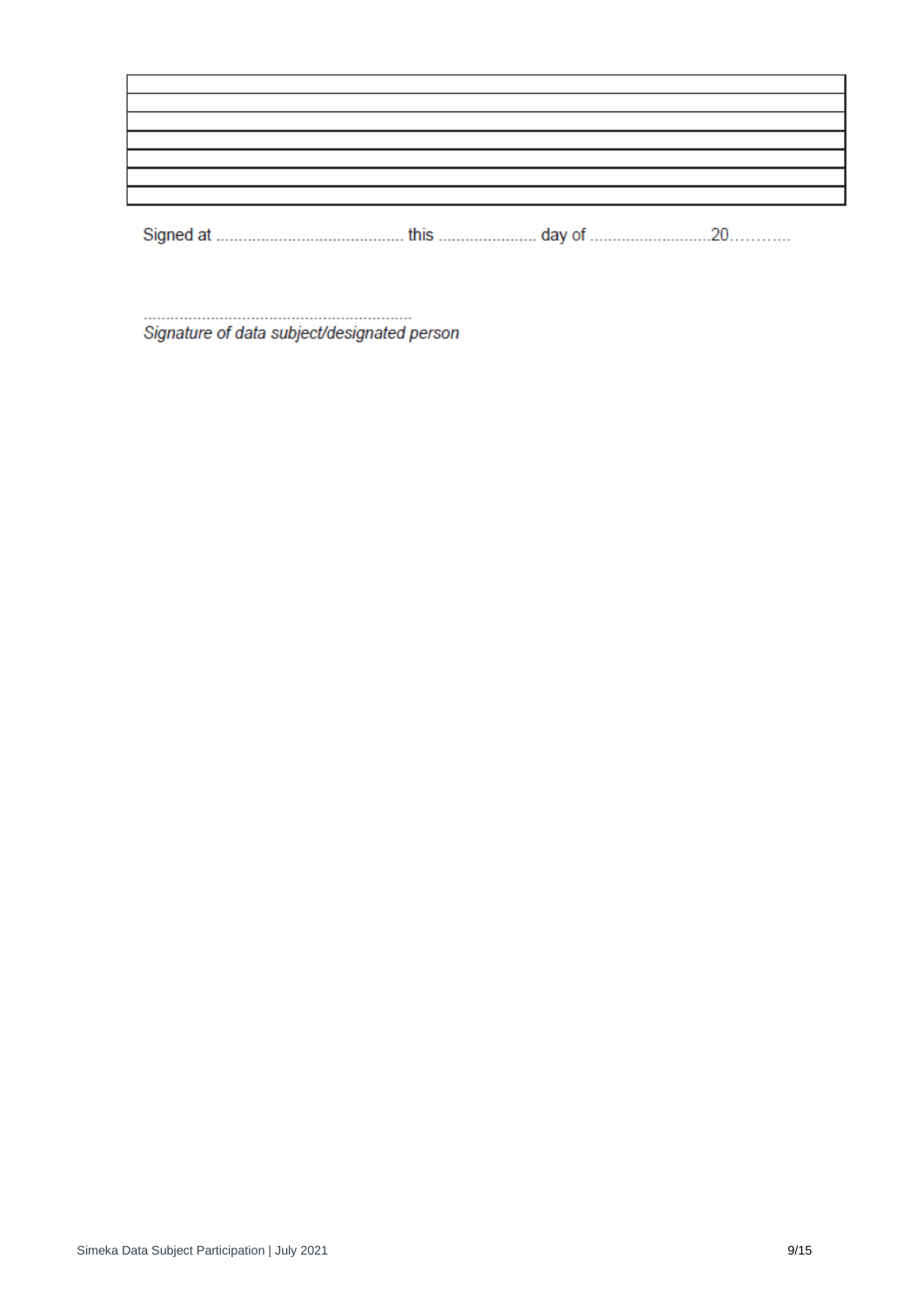#### FORM<sub>2</sub>

#### REQUEST FOR CORRECTION OR DELETION OF PERSONAL INFORMATION OR DESTROYING OR DELETION OF RECORD OF PERSONAL INFORMATION IN TERMS OF SECTION 24(1) OF THE PROTECTION OF PERSONAL INFORMATION ACT, 2013 (ACT NO. 4 OF 2013)

#### REGULATIONS RELATING TO THE PROTECTION OF PERSONAL INFORMATION, 2018 [Regulation 3]

Note:

- 1. Affidavits or other documentary evidence as applicable in support of the request may be attached.
- $2.$ If the space provided for in this Form is inadequate, submit information as an Annexure to this Form and sign each page.
- $3.$ Complete as is applicable.

Mark the appropriate box with an "x".

**Request for:** 



Correction or deletion of the personal information about the data subject which is in possession or under the control of the responsible party.



Destroying or deletion of a record of personal information about the data subject which is in possession or under the control of the responsible party and who is no longer authorised to retain the record of information.

| A                                                                 | DETAILS OF THE DATA SUBJECT         |        |  |
|-------------------------------------------------------------------|-------------------------------------|--------|--|
| Name(s) and surname /<br>registered name of data<br>subject:      |                                     |        |  |
| Unique identifier/<br><b>Identity Number:</b>                     |                                     |        |  |
|                                                                   |                                     |        |  |
| Residential, postal or                                            |                                     |        |  |
| business address:                                                 |                                     |        |  |
|                                                                   |                                     | Code ( |  |
| Contact number(s):                                                |                                     |        |  |
| Fax number/E-mail<br>address:                                     |                                     |        |  |
| B                                                                 | <b>DETAILS OF RESPONSIBLE PARTY</b> |        |  |
| Name(s) and surname /<br>registered name of<br>responsible party: |                                     |        |  |
| Residential, postal or                                            |                                     |        |  |
| business address:                                                 |                                     |        |  |
|                                                                   |                                     | Code ( |  |
| Contact number(s):                                                |                                     |        |  |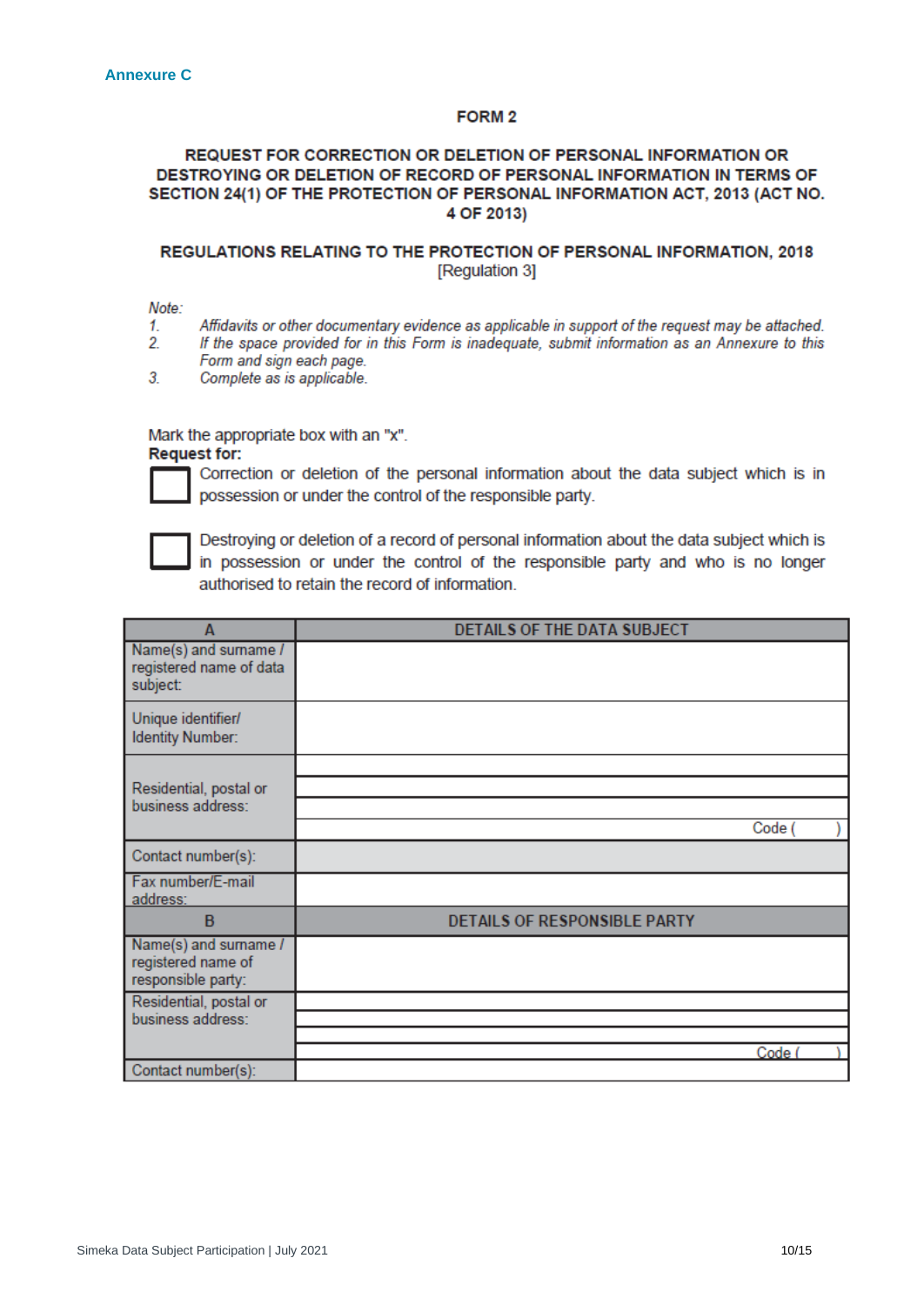| Fax number/ E-mail<br>address: |                                                                                                                                                                                                                                                                                                                                                                                                                                                                            |
|--------------------------------|----------------------------------------------------------------------------------------------------------------------------------------------------------------------------------------------------------------------------------------------------------------------------------------------------------------------------------------------------------------------------------------------------------------------------------------------------------------------------|
|                                | <b>INFORMATION TO BE CORRECTED/DELETED/ DESTRUCTED/ DESTROYED</b>                                                                                                                                                                                                                                                                                                                                                                                                          |
|                                |                                                                                                                                                                                                                                                                                                                                                                                                                                                                            |
|                                |                                                                                                                                                                                                                                                                                                                                                                                                                                                                            |
|                                |                                                                                                                                                                                                                                                                                                                                                                                                                                                                            |
|                                |                                                                                                                                                                                                                                                                                                                                                                                                                                                                            |
|                                |                                                                                                                                                                                                                                                                                                                                                                                                                                                                            |
| D                              | REASONS FOR *CORRECTION OR DELETION OF THE PERSONAL<br>INFORMATION ABOUT THE DATA SUBJECT IN TERMS OF SECTION 24(1)(a)<br>WHICH IS IN POSSESSION OR UNDER THE CONTROL OF THE<br><b>RESPONSIBLE PARTY; and or</b><br>REASONS FOR *DESTRUCTION OR DELETION OF A RECORD OF PERSONAL<br>INFORMATION ABOUT THE DATA SUBJECT IN TERMS OF SECTION 24(1)(b)<br>WHICH THE RESPONSIBLE PARTY IS NO LONGER AUTHORISED TO RETAIN.<br>(Please provide detailed reasons for the request) |
|                                |                                                                                                                                                                                                                                                                                                                                                                                                                                                                            |
|                                |                                                                                                                                                                                                                                                                                                                                                                                                                                                                            |
|                                |                                                                                                                                                                                                                                                                                                                                                                                                                                                                            |
|                                |                                                                                                                                                                                                                                                                                                                                                                                                                                                                            |
|                                |                                                                                                                                                                                                                                                                                                                                                                                                                                                                            |

Signature of data subject/ designated person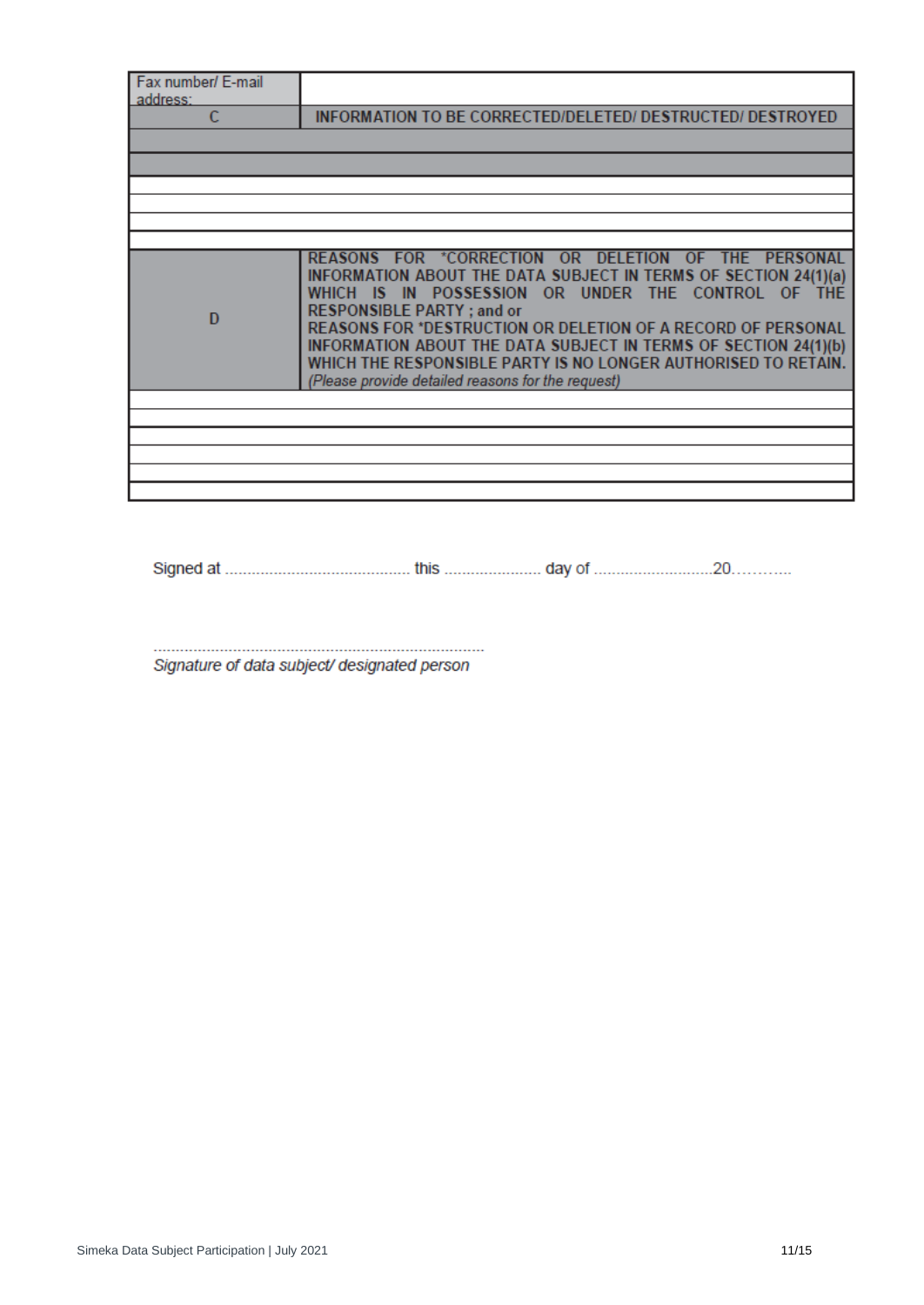#### REQUEST FOR ACCESS TO RECORD OF PRIVATE BODY

(Section 53(1) of the Promotion of Access to Information Act, 2000 (Act No. 2 of 2000))

### [Regulation 10]

#### Α. **Particulars of private body**

The Head:

#### в. Particulars of person requesting access to the record

- $(a)$ The particulars of the person who requests access to the record must be recorded below.
- $(b)$ Furnish an address and/or fax number in the Republic to which information must be sent.
- $(c)$ Proof of the capacity in which the request is made, if applicable, must be attached.

| Identity number: University of the state of the state of the state of the state of the state of the state of the state of the state of the state of the state of the state of the state of the state of the state of the state |                                                                                                                                                                                                                                |  |
|--------------------------------------------------------------------------------------------------------------------------------------------------------------------------------------------------------------------------------|--------------------------------------------------------------------------------------------------------------------------------------------------------------------------------------------------------------------------------|--|
|                                                                                                                                                                                                                                |                                                                                                                                                                                                                                |  |
|                                                                                                                                                                                                                                |                                                                                                                                                                                                                                |  |
|                                                                                                                                                                                                                                |                                                                                                                                                                                                                                |  |
|                                                                                                                                                                                                                                | Fax number: New York Street, New York Street, New York Street, New York Street, New York Street, New York Street, New York Street, New York Street, New York Street, New York Street, New York Street, New York Street, New Yo |  |
| Telephone number: ___________                                                                                                                                                                                                  | E-mail address:                                                                                                                                                                                                                |  |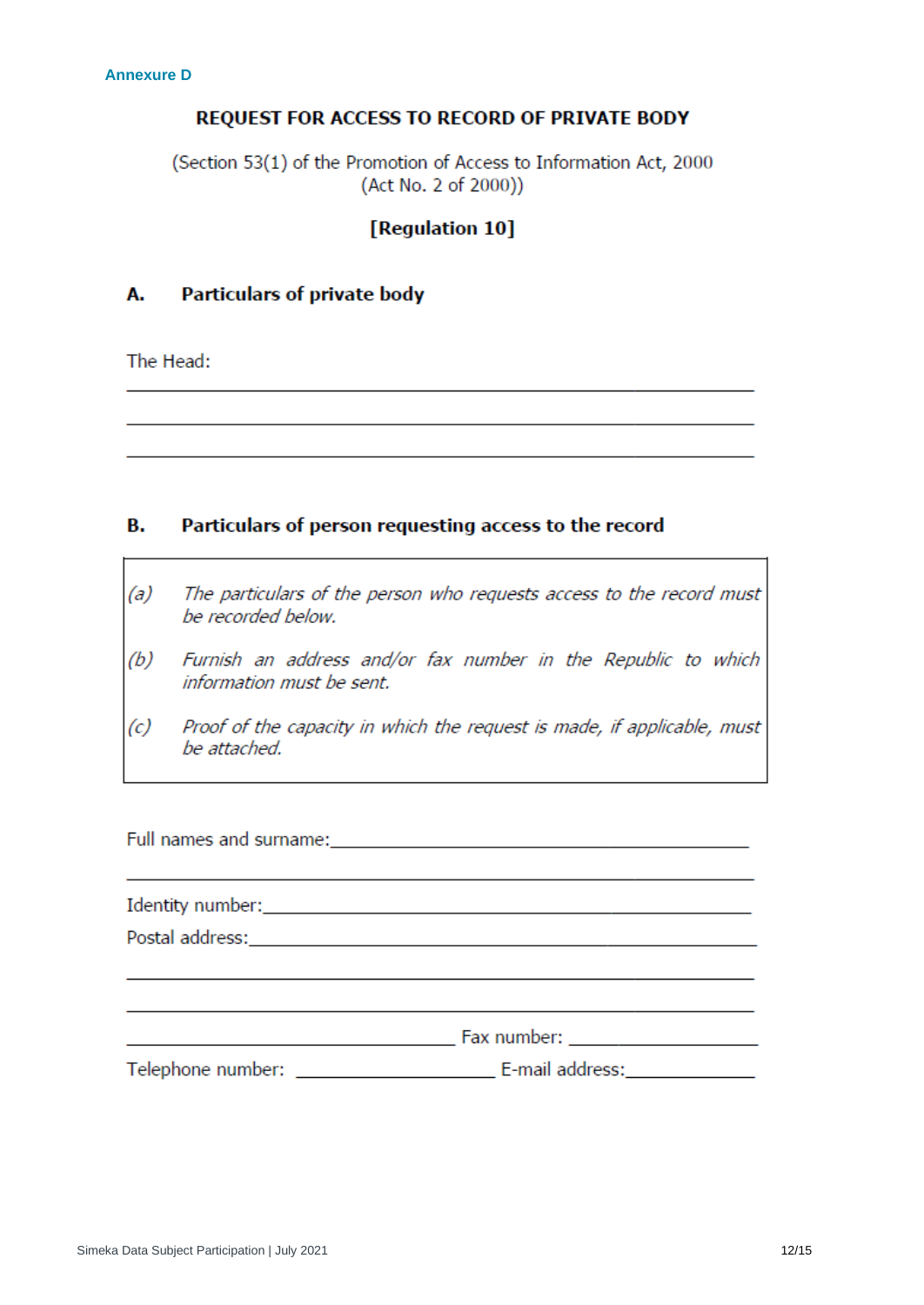Capacity in which request is made, when made on behalf of another person:

### Particulars of person on whose behalf request is made

This section must be completed only if a request for information is made on behalf of another person.

Full names and surname: The contract of the contract of the contract of the contract of the contract of the contract of the contract of the contract of the contract of the contract of the contract of the contract of the co

Identity number: and the state of the state of the state of the state of the state of the state of the state of the state of the state of the state of the state of the state of the state of the state of the state of the st

#### $C_{n}$ **Particulars of record**

- $(a)$ Provide full particulars of the record to which access is requested, including the reference number if that is known to you, to enable the record to be located.
- $(b)$ If the provided space is inadequate please continue on a separate folio and attach it to this form. The requester must sign all the additional folios.
- Description of record or relevant part of the record: \_\_\_\_\_\_\_\_\_\_\_\_\_\_\_\_\_\_\_\_\_\_\_\_\_\_\_  $1.$

 $2.$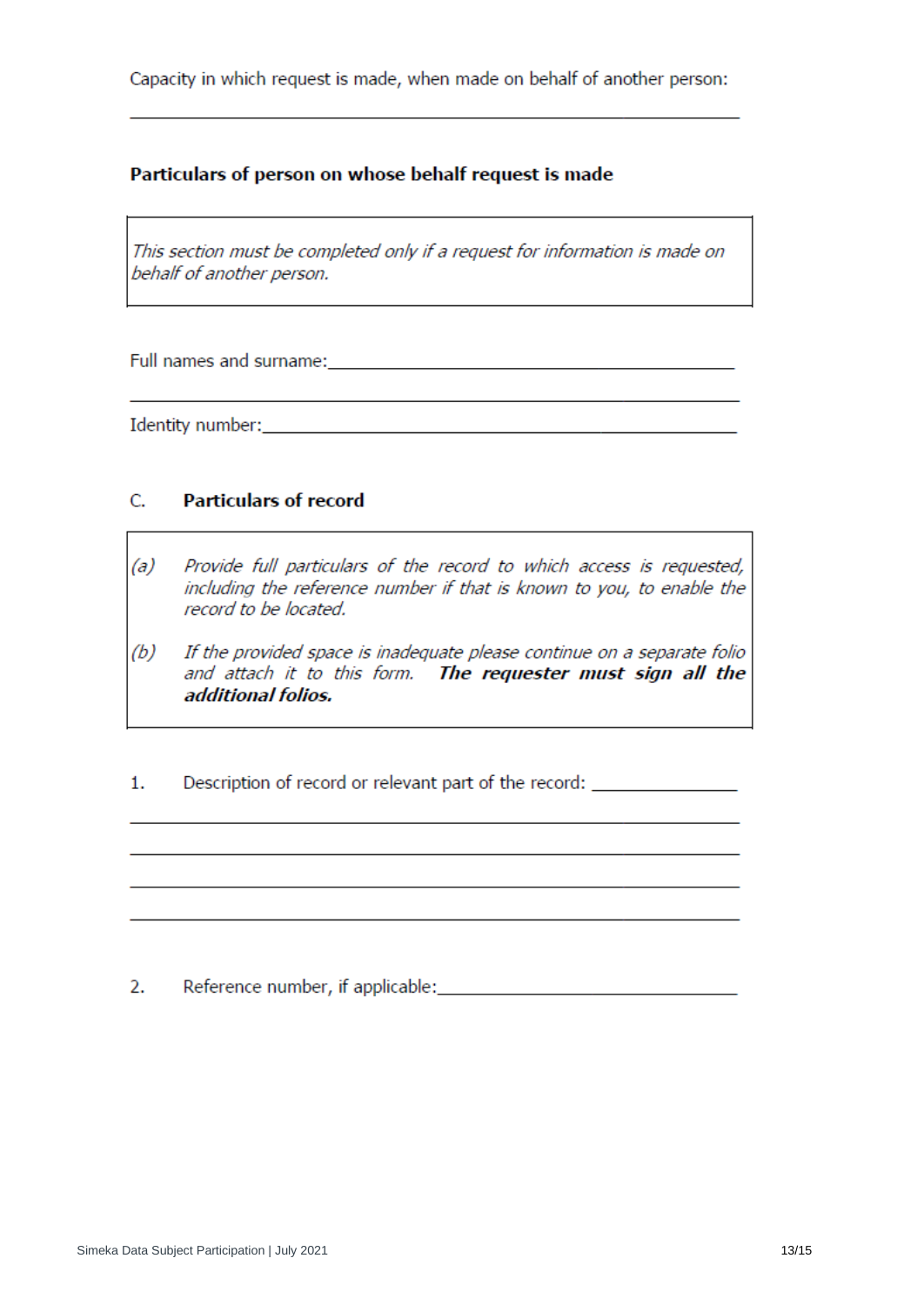#### D. **Fees**

- $(a)$ A request for access to a record, other than a record containing personal information about yourself, will be processed only after a request fee has been paid.
- $(b)$ You will be notified of the amount required to be paid as the request fee.
- $(c)$ The fee payable for access to a record depends on the form in which access is required and the reasonable time required to search for and prepare a record.
- $(d)$ If you qualify for exemption of the payment of any fee, please state the reason therefor.

#### E. Form of access to record

If you are prevented by a disability to read, view or listen to the record in the form of access provided for in 1 to 4 hereunder, state your disability and indicate in which form the record is required.

| Disability: | Form in which record is required: |
|-------------|-----------------------------------|
|             |                                   |